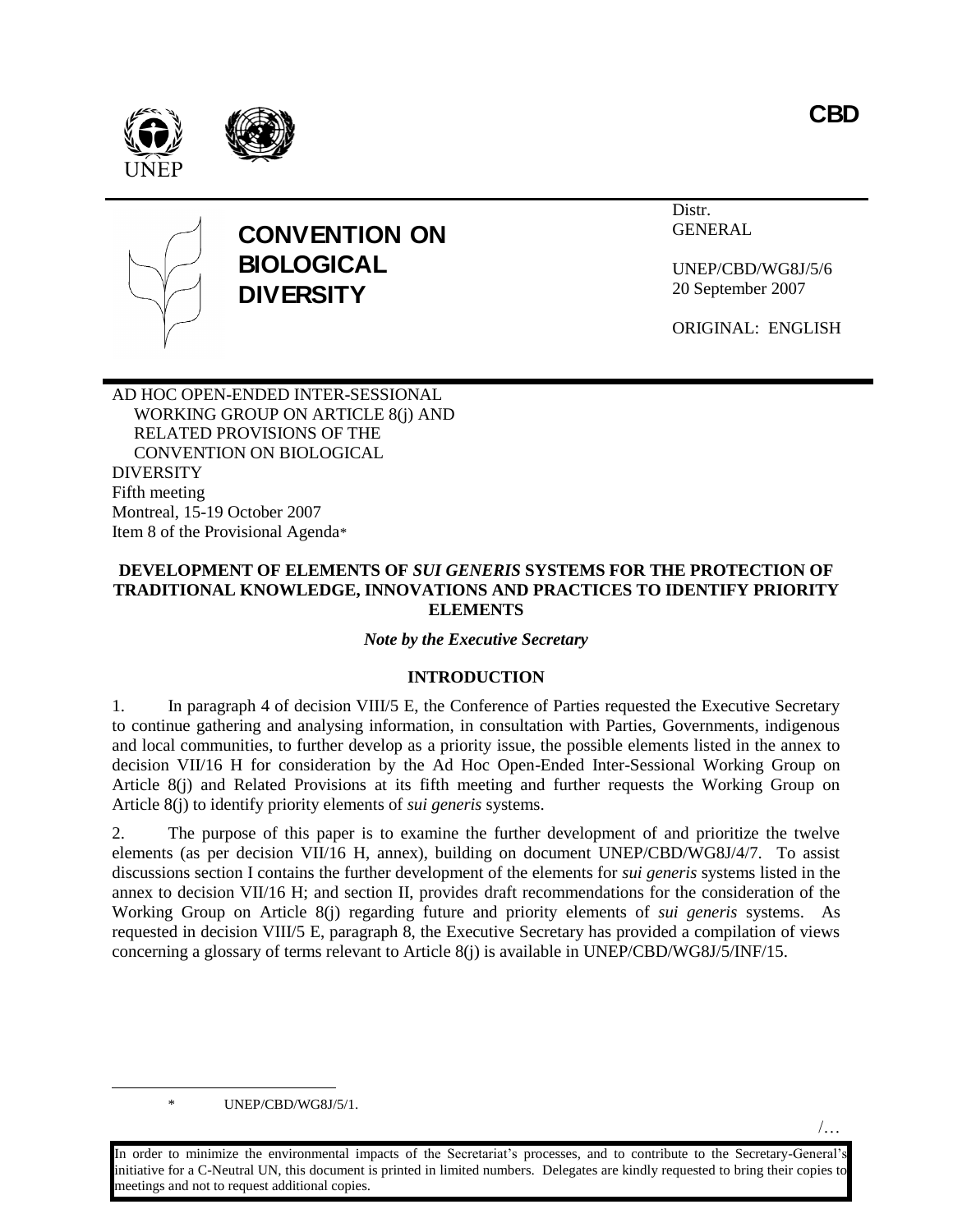3. Views regarding *sui generis* systems, as well as definitions, were received from Argentina, the European Union, the United Nations Permanent Forum on Indigenous Issues and members of the International Indigenous Forum on Biodiversity 1/ and those views have informed the further development of the elements contained herein and are made available in UNEP/CBD/WG8J/5/INF/15 together with the views concerning a glossary of terms.

#### **I. FURTHER DEVELOPMENT OF ELEMENTS TO BE CONSIDERED IN THE DEVELOPMENT OF** *SUI GENERIS* **SYSTEMS FOR THE PROTECTION OF TRADITIONAL KNOWLEDGE, INNOVATIONS AND PRACTICES OF INDIGENOUS AND LOCAL COMMUNITIES**

4. In paragraph 4 of decision VIII/5 E, the Conference of Parties requests the Working Group on Article 8(j) to identify priority elements of *sui generis* systems as listed in annex to decision VII/16 H, paragraph 6.

5. Each of these elements is examined below with a view to assisting discussion in the Working Group.

# *A. Statement of purpose, objectives and scope*

# *1. Purpose*

6. The overall purpose of *sui generis* systems could be to put in place a set of measures that would respect, preserve and promote the knowledge, innovations and practices of indigenous and local communities embodying traditional lifestyles relevant for the conservation and sustainable use of biological diversity including biological and related genetic resources  $2/$  (hereinafter referred to as "traditional knowledge") and to ensure that they derive fair and equitable benefits from its utilization and that such utilization is based on their prior informed consent. This purpose would ensure the system to be established is within the mandate of the Convention.

7. More particularly, *sui generis* systems could provide the means for Indigenous and local communities to:

(a) Control access to, disclosure and use of traditional knowledge;

(b) Exercise their prior informed consent for any access to or disclosure and use of traditional knowledge;

(c) Ensure that they derive fair and equitable benefits from the wider application of their traditional knowledge, innovations and practices;

(d) Ensure continued customary use of traditional knowledge, innovations and practices and avoid negative effects thereon. 3/

8. *Sui generis* systems are based on recognition that the knowledge and related resources are collective property and hence *sui generis* systems could provide safeguards against claims of third parties to intellectual property rights over traditional knowledge. Exceptions to this general protection would be clearly defined and any consent to use would follow principles of prior informed consent, benefit-sharing, mutually agreed terms and other principles of customary law of the affected communities. The safeguarding of knowledge from intellectual property claims from third parties could extend to protection against unauthorized disclosure, culturally offensive or unauthorized use of traditional knowledge.

l 1/ Input received from the IIFB include those from the Pacific Indigenous Caucus of the UNPFII, the Asia Caucus, Arctic Caucus, Asociacion Kunas Unidos Napguana Centro de Asistencia Legal Popular, Corporacion de Abogados Indigena, and Comision Juristas Indigenas de la Republica Argentina (CJIRA).

<sup>2/</sup> Views received from Argentina.

<sup>3/</sup> UNEP/CBD/WG8J/3/7.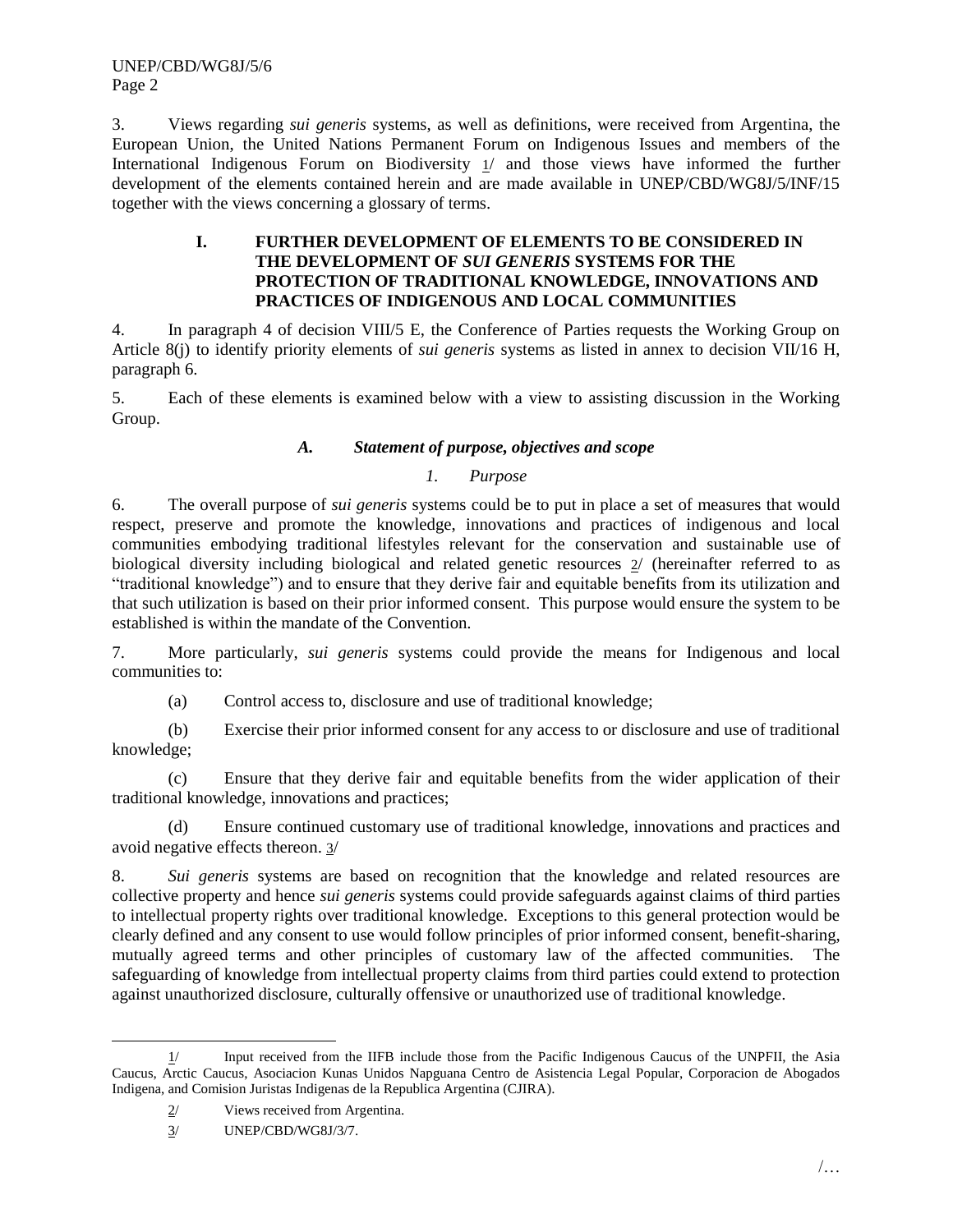9. *Sui generis* systems could also promote a clear, transparent and effective system of traditional knowledge protection, which increases legal certainty and predictability to the benefit not only of knowledge holders, but also of society as a whole, including firms and research institutions, who are potential partners of knowledge holders in the pursuit of the goals of the Convention. By promoting such transparency and efficiency, *sui generis* systems would aim to lower transaction costs for local and indigenous communities for protecting their traditional knowledge or for those using it for commercial or non-commercial purposes.

10. Sustainable development and poverty alleviation are also both possible subsidiary purposes of *sui generis* systems. In particular, a system could work to increase access to capital for indigenous and local communities, thus facilitating the establishment of commercial ventures within traditional communities. While promoting sustainable development, if they so choose, *sui generis* systems would need to carefully balance the goal of protection of traditional knowledge as against the goal of promotion of use, particular as it related to conservation and sustainable use.

11. Finally, given the holistic nature of traditional knowledge and the need to respect its cultural context, *sui generis* systems should not require the separation and isolation of the different elements of traditional knowledge, but rather take a systematic and comprehensive approach.

### *2. Objectives*

12. An overall objective of *sui generis* systems should be holistic in nature and allow for a comprehensive approach to the needs and concerns of the communities involved. The objectives should be informed by meaningful consultation of the relevant communities and be formulated after the consultation. An important objective of national and/or international dimension of *sui generis* systems could be to develop frameworks and/or guidelines that support local systems of protection based on relevant principles of indigenous customary laws.

13. *Sui generis* systems could:

(a) Recognize and register, as appropriate, the ownership of traditional knowledge by the indigenous and local community that is the holder of said knowledge;

(b) Control access to, disclosure and use of traditional knowledge;

(c) Exercise the right to require free prior informed consent for any use of traditional knowledge;

(d) Exclude improper use by third parties;

(e) Ensure that they derive fair and equitable benefits from the wider application of their knowledge;

(f) Generate protection mechanisms at the international and national government levels, and within relevant customary law.

14. Finally, *sui generis* systems for the protection of traditional knowledge could recognize the important link between protecting traditional knowledge and securing tenure and/or access over lands and waters traditionally occupied or used by indigenous and local communities.

*3. Scope*

15. The scope of *sui generis* systems should consider the collective nature of indigenous and local communities and their holistic approach to resource use and management, including its ideology and relationship to local environment. For *sui generis* systems to be effective there will likely be a need for measures at local, national and international levels. It is highly desirable that local measures be based closely on the relevant customary laws of the indigenous and local communities concerned and developed with their full and effective participation and their prior informed consent. In fact, traditionally, there may already be *sui generis* protection in place, through customary law and such measures require formal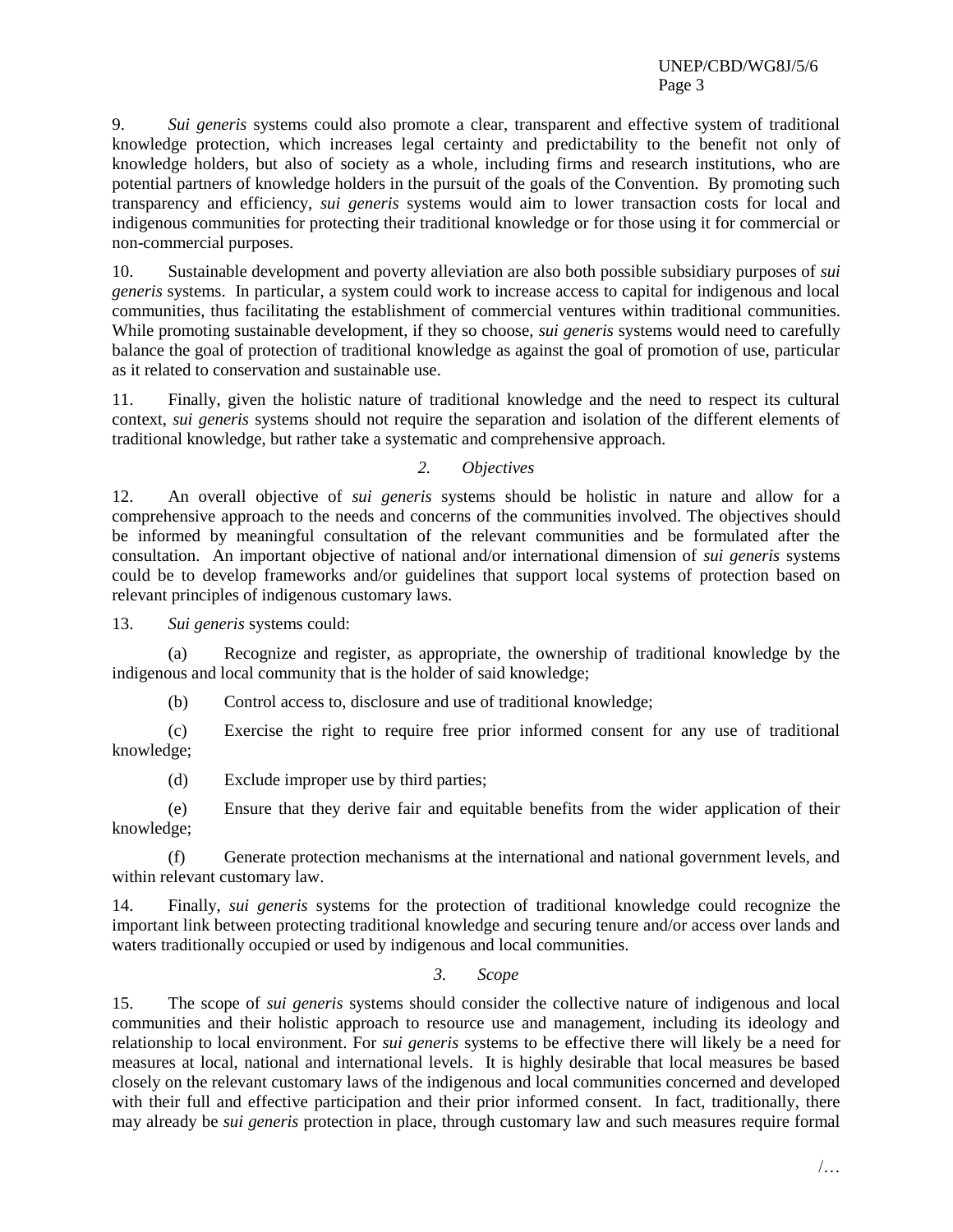recognition by the State and support to ensure their effectiveness and continuity. National and international measures should therefore be more general in nature and provide best-practice guidelines, or a framework that recognises and supports local measures. It is important to clarify that in practice no single overarching international, regional or national *sui generis* system, however broad in scope, is likely to embrace all the characteristics and the full context of traditional knowledge in its original cultural context and its related customary law and the cultural and legal diversity of the world"s indigenous and local communities. It is therefore vital that *sui generis* protection be local in nature but supported by national and international frameworks and/or guidelines.

16. Traditional knowledge encompasses three dimensions: a cultural aspect (it reflects the culture and values of a community), a temporal aspect (it is passed on through the generations, and slowly adapts to respond to changing realities) and a spatial aspect (it relates to the territory or the relationship which a community has with its lands and waters traditionally occupied or used). All three of these dimensions need to be acknowledged and protected at the various levels in order for *sui generis* systems to be effective.

17. Furthermore, regarding scope, calls by indigenous and local communities for recognition of customary law must be interpreted in the context of traditional knowledge and the goals of the Convention. Indigenous and local communities are not calling for the wholesale adoption of customary law in its totality or as it was practiced at some time ago but are calling for the respect and recognition of particular elements of customary law relevant to traditional knowledge.

# *B. Clarity with regard to ownership of traditional knowledge associated with biological and genetic resources*

18. In developing *sui generis* systems, there is a need to clarify the ownership rights and interests of indigenous and local communities over their traditional knowledge. Beyond clarity over the rights and interests a community has over its knowledge, *sui generis* systems also need to provide greater clarity with regards to genetic resources associated with a community's traditional knowledge as well as the territories to which the traditional knowledge relates. The way in which a system defines the rights associated with traditional knowledge and associated resources and the associated lands and waters, will affect how prior and informed consent and mutual benefit-sharing will be implemented.

19. The fact that traditional knowledge is the collective property and cultural patrimony of indigenous and local communities, suggests that ownership rights in traditional knowledge should be vested in communities, rather than in individuals, although individuals or specific families may be "custodians" of the knowledge on behalf of the collectivity. The approach to deal with this custodial relationship should therefore be in accordance with relevant customary laws of the indigenous or local community concerned.

20. It is important for *sui generis* systems at the local level be based on the relevant customary laws of the communities concerned. The importance of customary law is particularly crucial for the attribution of rights and benefits within the community. Any measures concerning the protection and equitable sharing of benefits of traditional knowledge, both at the national and international levels, should respect the communities' customs and traditions involving permission for individuals to use elements of traditional knowledge, within or outside the community concerned, as well as issues concerning ownership, entitlement to benefits, etc.

21. In the case of the trans-boundary occurrence of some biological and genetic resources and associated traditional knowledge, as well as its occurrence amongst different indigenous and local communities within the same country, ownership of shared knowledge and resources should be seen as joint ownership and consent should be required from all parties involved. Research and development of traditional knowledge could then be coordinated and profits should be shared equitably and according to the relevant customary laws.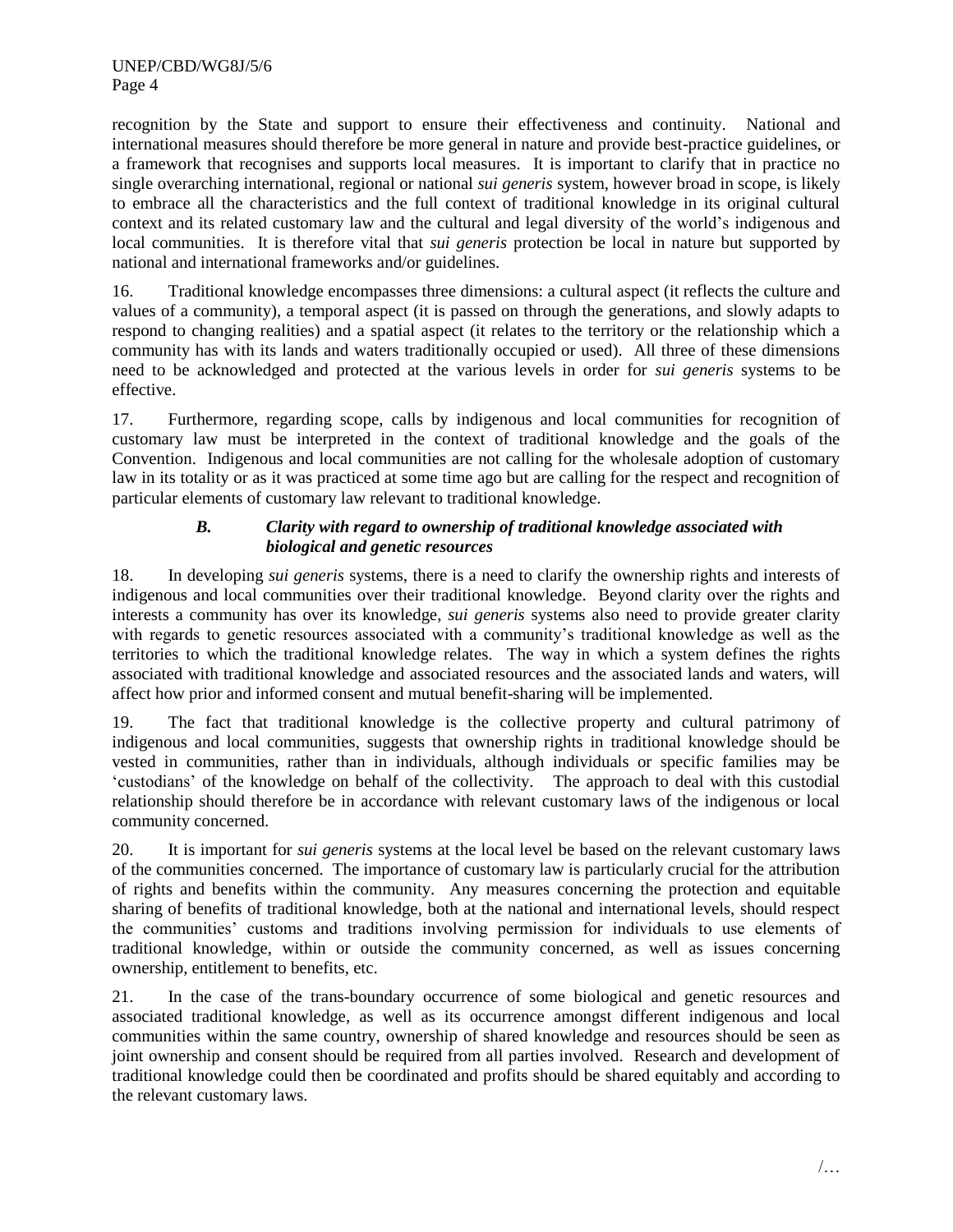# *C. Set of relevant definitions*

22. Decision VIII/5, E, paragraph 8, invited Parties and Governments, indigenous and local communities, and non-governmental organizations to communicate to the Secretariat their views on the definitions (UNEP/CBD/WG8J/4/7, annex I) related to the current decision on *sui generis* systems and requested the Executive Secretary to compile these views for consideration at the fifth meeting of the Working Group on Article 8(j) and Related Provisions. To this end a compilation, has been prepared for the consideration of the Working Group and is available along with the definitions (annex I) in UNEP/CBD/WG8J/5/ INF/15.

#### *D. Recognition of elements of customary law relevant to the conservation and sustainable use of biological diversity with respect to: (a) customary rights in indigenous/traditional/local knowledge; (b) customary rights regarding biological resources; and (c) customary procedures governing access to and consent to use traditional knowledge, biological and genetic resources*

23. The customary laws of Indigenous and local communities commonly govern all aspects of the community's and the individual's life and are often underpinned by a strong conservation and sustainable use and sustainable development ethic that guides interaction with biological diversity. Given the significance of customary law to indigenous and local communities, it is important that these legal systems form the backbone to any *sui generis* systems for the protection of traditional knowledge.

24. Within *sui generis* systems, the principles of customary law could be used as the basis for developing a range of mechanisms (both positive and defensive) and for strengthening customary resource management, governance systems, and cultural values. This could provide a means to strengthen and maintain core traditional values, while allowing communities the flexibility to respond and adapt to changing circumstances, opportunities and threats. Establishing common principles may allow for the development of national frameworks to guide the development of *sui generis* systems at community levels.

25. At the national level the question of how to provide recognition to customary law or more accurately, recognition of the principles of customary laws relevant to the conservation and sustainable use of biological diversity, may vary because of national laws and may depend on, for example, national constitutional arrangements, fulfilment of domestic treaty obligations, and the ratification of international and regional treaty commitments.

# *1. Customary rights in indigenous/traditional/local knowledge*

26. Intellectual property rights, as generally understood under international law, are often at odds with the understanding of rights in traditional knowledge as perceived by indigenous and local communities. Traditional knowledge at the community level works under customary rules and this context is lost when the knowledge escapes into foreign systems. While intellectual property rights aim at commodifying/commercializing certain pieces of knowledge, this is generally not part of the purpose behind customary rights in traditional knowledge. The idea of "exclusivity" of rights may, for example, conflict with customary law concepts of how knowledge and resources should be treated.

27. For many indigenous and local communities, traditional knowledge is connected not only with rights but also with obligations. For example, intergenerational transfer of knowledge is an important obligation for older generations among most bodies of customary law. Similarly, there is also an obligation on youth to receive this knowledge. In many cases, youth must earn the right to receive the knowledge. Elders may in some cases be reluctant to fully share their knowledge with others, even within their own community, if they feel that the latter will not use the knowledge in the proper way.

28. Furthermore, under customary law, there is generally no time limit on rights and obligations related to knowledge. There is often no distinct concept of invention or permanent destruction.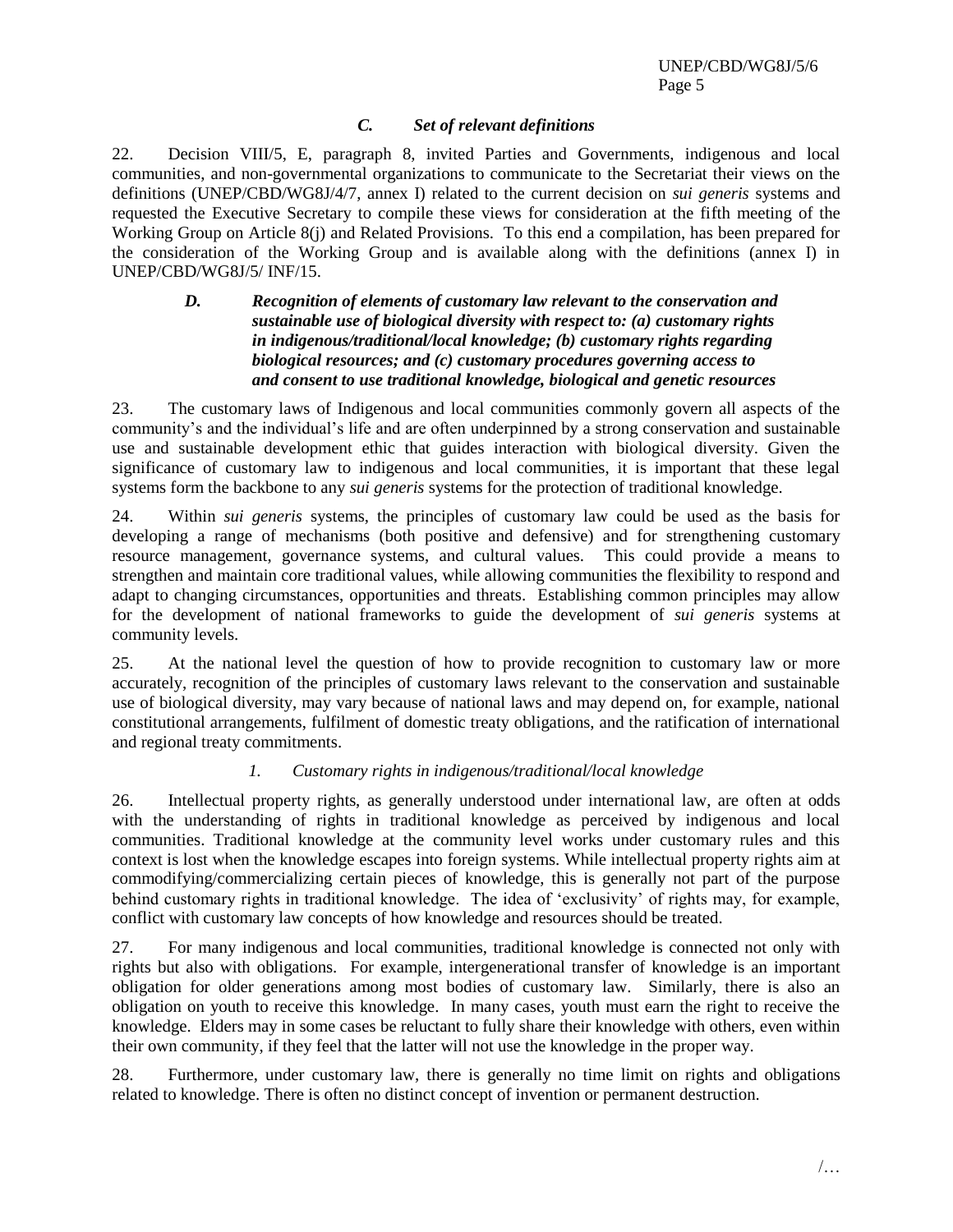# *2. Customary rights regarding biological resources*

29. Although there are individual rights and obligations under customary legal systems, generally rights and responsibilities are held collectively. The processes by which traditional knowledge is acquired, used and sustained are shaped by the unique cultural and spiritual values and beliefs of the relevant communities. Many traditional knowledge holders believe that all parts of the natural world are infused with spirit and that it is from these spirits or gods that knowledge is acquired. Spiritual values and beliefs are closely interlinked with, or expressed in, customary laws relating to the rights and obligations over biological resources. Thus the misappropriation that most offends communities may be cultural and spiritual, more than economic.

30. Customary law principles related to biological resources have a strong spiritual character and are closely interlinked with belief systems associated with sustainability and fairness. They are often based on fundamental values of respect for nature or Mother Earth, social equity and harmony, and serving the common good. Some of these laws promoting the common good existing in many customary law systems have been discussed by the International Institute for Environment and Development. They include:

(a) Reciprocity, which means that what is received, has to be given back in equal measure. It encompasses the principle of equity, and provides the basis for negotiation and exchange between humans, and with the Earth;

(b) Duality, which means that everything has an opposite which complements it, meaning that behaviour, cannot be individualistic. This affects interactions with nature and with each other;

- (c) Equilibrium, which refers to balance and harmony, in both nature and society. 4/
- *3. Customary procedures governing access to and consent to use traditional knowledge, biological and genetic resources*

31. The principle of prior informed consent as well as mutually agreed terms and equitable benefit-sharing, are concepts present in many customary law systems.

32. Knowledge and resources are not owned as they are under existing intellectual property rights, they are held in custodianship. Some knowledge is restricted to particular individuals or grounds or is only used for highly spiritual occasions. Other knowledge may be more open and widely shared. Knowledge is not generally owned in the sense of individual and severable property. Having knowledge is more often linked to notions of responsibility, respect and obligation as opposed to rights.

33. Some knowledge and resources can be shared and used commercially, but rules concerning their use are determined collectively and often make specific references to the community"s cultural context and beliefs.

34. The rights to use knowledge and resources are often not permanent, but are conditional on fulfilling obligations. If obligations are not met, rights to use the knowledge may be withdrawn. Many communities also believe that unauthorized use of traditional knowledge without appropriate ritual/s can cause knowledge and resources to be withdrawn by the Creator. Some communities hold the knowledge holders ultimately responsible for the unauthorized use of traditional knowledge by third parties and the knowledge holders and/or the perpetrator may also be punishable under their customary law/s.

35. The principle of Equilibrium, mentioned above, yields several associated general principles and concepts that govern access and use of biological resources. For example:

(a) Benefits, goods and services should be shared equitably and proportionally according to needs, capacities, responsibilities and contributions and/or efforts, and is also used for guiding impartial decision-making;

 $\overline{a}$ 

<sup>4/</sup> Refer IIED Information document UNEP/CBD/WG8J/4/INF/17.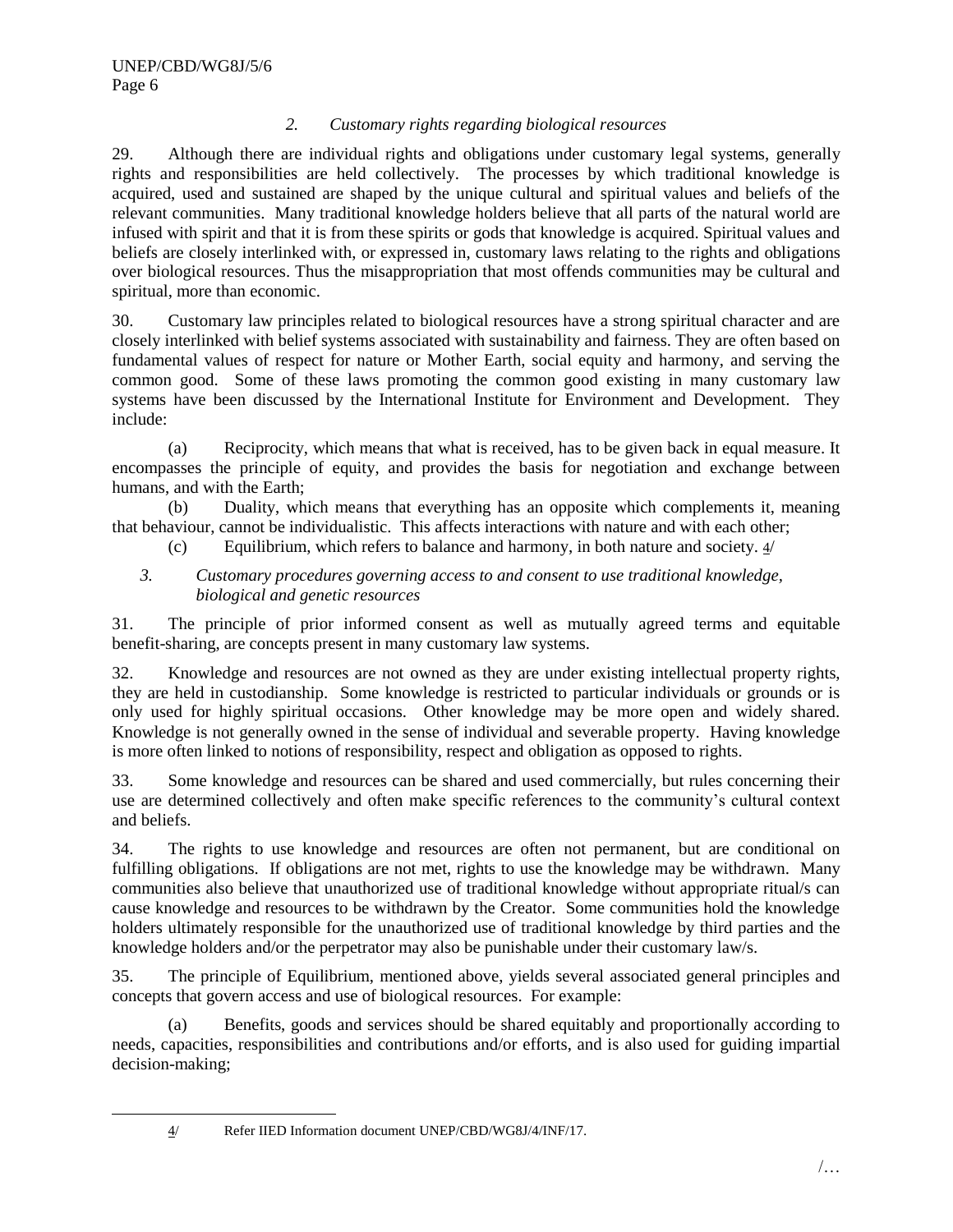(b) Proportionality based on recognition of relative capacities, needs and efforts, which guides participation in decision-making for the allocation of opportunities, distribution of benefits, conservation and management of agro-biodiversity and just conflict resolution;

Equal sharing whereby a good or service is shared equally between people, families or institutions – with an emphasis on sharing in half or equal portions;

(d) The search for harmony between nature and humankind, establishing the obligation to respect nature and biological resources, with minimal modification, respecting what is just and necessary according to customs, but allowing innovations inasmuch as they respect and adapt to the uses and customs of communities and are not contrary to nature itself.

36. The common principle of duality has a spiritual character, based on the understanding of the world and its parts as comprising two components, which are diametrically opposed but also complementary and vital. In this context, for example, many communities may believe that the responsibilities for conservation and management of biodiversity arise from an understanding that: (i) the Earth is a feminine element; (ii) water is a masculine element; (iii) the water fertilizes the earth, hence biological resources are fruits of this relationship, and these elements must be cared for, conserved and adequately managed. Anyone that does not understand this will face serious difficulties in their interactions with nature.

37. When considering customary procedures governing access to and consent to use biological resources, the Nunavut Wildlife Act provides a useful example for consideration. The Nunavut Wildlife Act lists the most important Inuit customary law principles relating to biodiversity. Many of these principles exist in other bodies of customary law around the world and some may therefore be considered "common principles" or "norms" of customary law:

(a) A person with the power to make decisions must exercise that power to serve the people to whom he or she is responsible;

(b) The obligation of guardianship or stewardship requires a person to fulfil obligations towards something that does not belong to the person;

(c) People who wish to resolve important matters or any differences of interest must treat each other with respect and discuss them in a meaningful way, keeping in mind that just because a person is silent does not necessarily mean he or she agrees;

(d) Skills must be improved and maintained through experience and practice;

(e) People must work together in harmony to achieve a common purpose;

(f) People are stewards of the environment and must treat all of nature holistically and with respect, because humans, wildlife and habitat are inter-connected and each person's actions and intentions towards everything else have consequences, for good or ill;

(g) The ability to be creative and flexible and to improvise with whatever is at hand to achieve a purpose or solve a problem;

(h) A person who is recognized by the community as having in depth knowledge of a subject is respected as a teacher;

(i) Hunters should hunt only what is necessary for their needs and not waste the wildlife they hunt;

(j) Even though wild animals are harvested for food and other purposes, malice towards them is prohibited;

(k) Hunters should avoid causing wild animals unnecessary suffering when harvesting them;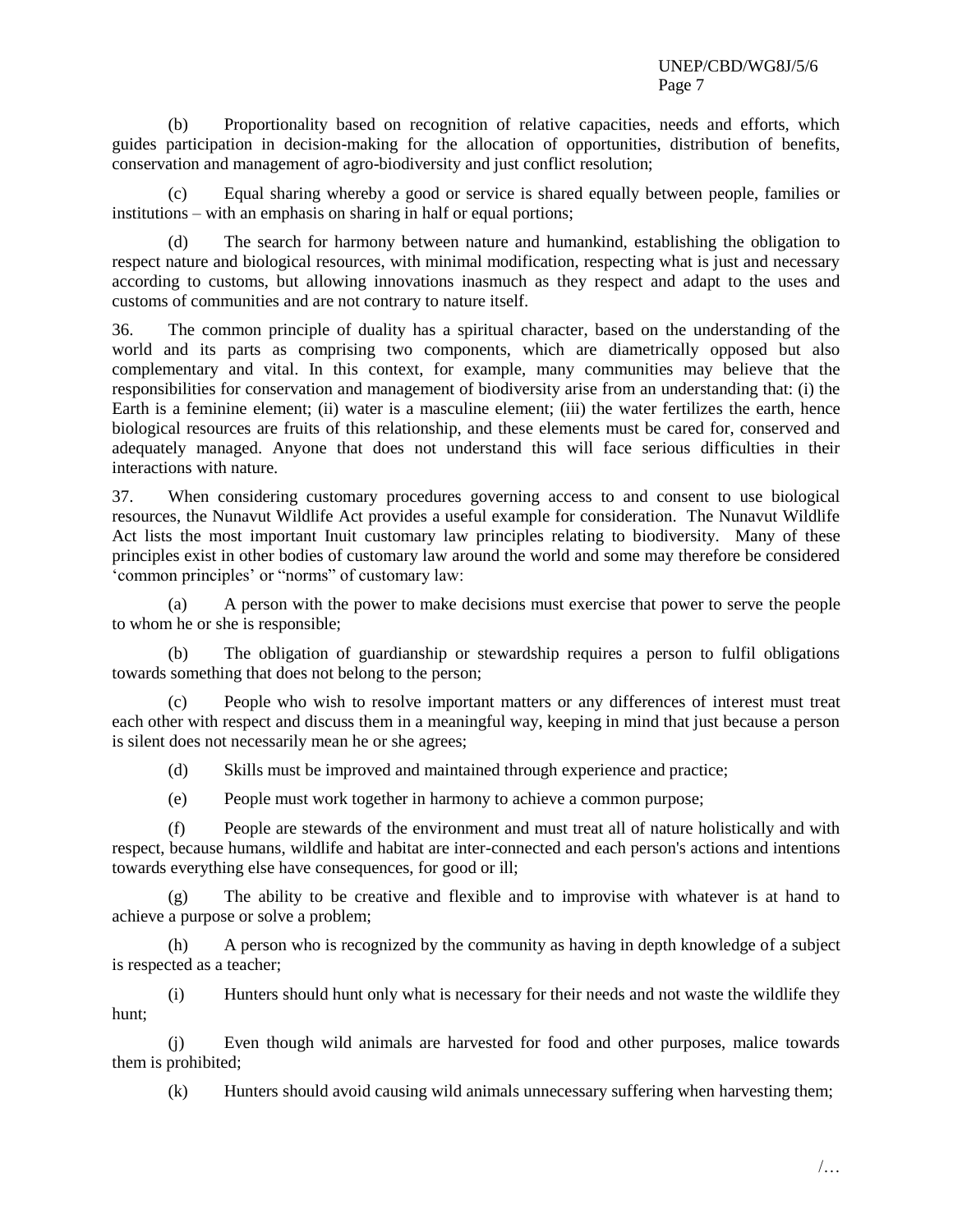(l) Wildlife and habitat are not possessions and so hunters should avoid disputes over the wildlife they harvest or the areas in which they harvest them; and

(m) All wildlife should be treated respectfully.

38. Furthermore, the list above should not be considered exhaustive and it should also be understood that customary laws may include other common principles, 5/ such as (but not limited to):

(a) *Mutual recognition*: use of the benefits of biological and genetic resources is conditional on recognition of (respect for) nature that is based on the notion that nature is made up of a group of living beings, of which indigenous peoples feel they are a part, which is why they act within nature, rather than separately from its elements.

(b) *Least damage*: one rule of conduct is to cause the least damage or suffering through use, which is based on the interdependence of the beings, who inhabit nature.

(c) *Vision of the future*: This vision is based on putting back for future intergenerational uses. It is based on a circular view of life, in which a plant is born, grows and dies, and has its cycle and function.

### *E. A process and set of requirements governing prior informed consent, mutually agreed terms and equitable sharing of benefits with respect to traditional knowledge, innovations and practices associated with genetic resources and relevant for the conservation and sustainable use of biological diversity*

# *1. Prior informed consent*

39. The programme of work on article 8(j) and related provisions adopted by the Conference of the Parties in the annex to decision V/16 states as a general principle that "access to traditional knowledge, innovations and practices of indigenous and local communities should be subject to prior informed consent or the prior informed approval from the holders of such knowledge, innovations and practices". This suggests that, prior and informed consent could be considered a mandatory process, which should be guaranteed by the State regarding access to the knowledge innovations and practices of indigenous and local communities. A basic principle guiding the entire process should be "equal opportunity" which should be understood that all parties including indigenous and local communities should have equal access to financial, human and materials resources.

40. The elements of a prior informed consent mechanism were considered by an International Workshop on Methodologies regarding Free, Prior and Informed Consent and Indigenous Peoples, facilitated by the Permanent Forum on Indigenous Issues in January 2005 (refer document E/C.19/2005/3), which outlined the main elements of a common understanding of a process of prior and informed consent.  $6/$  As such these elements may help guide the development of processes of prior informed consent, which should be developed with the full and effective participation of the communities concerned. It should be for the communities concerned to inform interested parties about processes, timeframes and participants in such processes. It is also important to note that local norms and customs need to be considered in this entire process, in order to avoid a homogenous prior informed consent process, which entails many dangers.

#### *2. Mutually agreed terms*

41. The Bonn Guidelines on Access to Genetic Resources and Fair and Equitable Sharing of the Benefits Arising out of their Utilization set out the basic requirements for mutually agreed terms (MAT), potential contractual parameters for an agreements of MAT and offers a possible list of mutually agreed terms. *Sui generis* systems for the protection of traditional knowledge could borrow from the Bonn

 $\overline{a}$ 

<sup>5/</sup> Input received from Argentina.

<sup>6/</sup> Refers to the Report of the International Workshop on Methodologies regarding Free, Prior and Informed Consent and Indigenous Peoples facilitated by the United Nations Permanent Forum on Indigenous Issues (E/C.19/2005/3).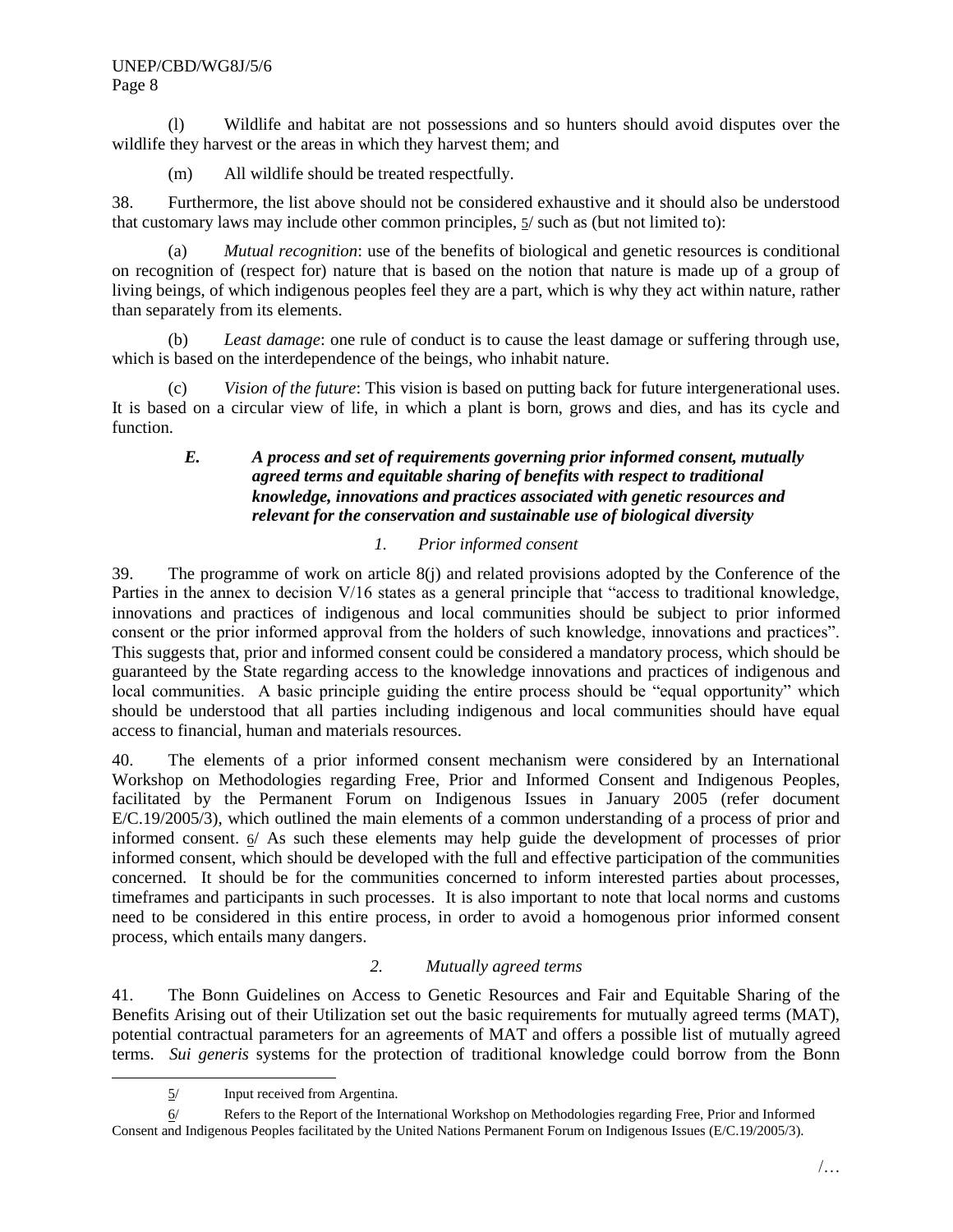Guidelines, while ensuring any guidelines properly reflect the relevant customary law and the concerns of the appropriate Indigenous and local communities.

# *3. Equitable sharing of benefits*

42. Equitable benefit-sharing mechanisms and processes are fundamental to any *sui generis* system that hopes to successfully protect and promote the use of traditional knowledge. Benefits arising from commercial use of traditional knowledge should be shared in a fair and equitable way with the communities, whose knowledge is being used. The nature of the benefits that could be anticipated from accessing traditional knowledge fall into two general categories: monetary and non-monetary. Appendix II of the Bonn Guidelines contains an indicative list of both. While not specifically tailored to the needs of Indigenous and local community as providers of biological resources and associated knowledge, many of the listed benefits will nevertheless be appropriate in many circumstances.

43. Given that direct payment of monetary benefits (such as shared profits, or royalties) to Indigenous and local communities may not be appropriate or sufficient in some instances, other forms of benefits should be considered. In fact, perhaps the most beneficial measures in access agreements may be non-monetary, such as capacity building, technology transfer, free licensing of developed products or processes, joint research, development of local industries and training. An important issue when considering what constitutes equitable benefit-sharing is the economic value of the traditional knowledge (and associated resource/s) at issue. The economic value of traditional knowledge can vary enormously depending on the needs of particular industries, availability of the knowledge and resource, whether there is a need for ongoing supply, and the usefulness of knowledge.

44. The value of traditional knowledge concerning conservation, sustainable use and maintaining ecosystems services and thus its contribution to the greater good and humanity in general should also be fully consider in benefit sharing arrangements. At the international level, the Bonn Guidelines provide an agreed basis for dealing with issues regarding the equitable sharing of benefits arising from the utilization of genetic resources and associated traditional knowledge, innovations and practices. Thus, the Guidelines should be taken into account in the development of *sui generis* systems for the protection of traditional knowledge related to genetic resources.

# *F. Rights of traditional knowledge holders and conditions for the grant of rights*

# *1. Rights of traditional knowledge holders*

45. While in many indigenous and local communities the ownership of traditional knowledge may be communally held, ownership may be nonetheless expressed more in terms of personal responsibility, as custodians, stewards, etc. This is particularly the case in relation to who has the right to access resources or to give permission to access the knowledge and resources. Thus, rights and responsibilities to knowledge may vary between individuals within a community. Knowledge may also be common to a number of communities, but may vary in significance, thus giving rise to different rights and interests.

# *2. Conditions for the granting of rights*

46. Conditions for the granting of rights may include:

- (a) General requirements;
- (b) Categories of traditional knowledge that will be protected;
- (c) Conditions of confidentiality;
- (d) Clarity surrounding issues of novelty, originality, public domain and protection.

47. *Sui generis* systems could either recognize the inherent right to all traditional knowledge (perhaps within certain categories) or establish that the subject matter of protection needs to be documented and fixed, for example in inventories, collections, compilations, or databases. Based on the oral traditions of many indigenous and local communities, as well as the objective of recognizing customary law in *sui*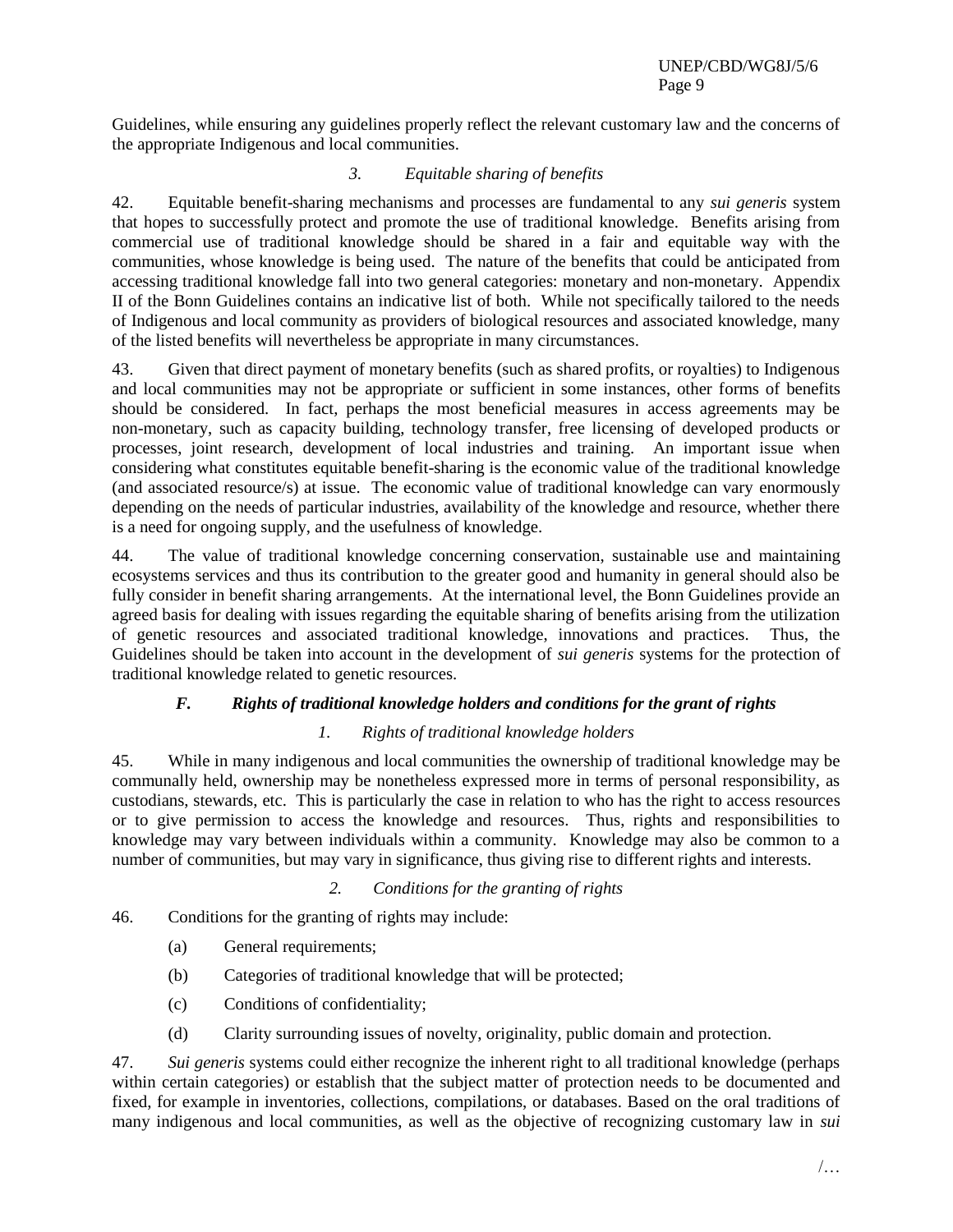*generis* systems, as well as the difficulty of documenting all traditional knowledge, particularly in communities that are impoverished, lack capacity, have limited access to mainstream societies or do not want to document their knowledge, it seems that recognizing the inherent rights related to traditional knowledge may be a more equitable option. In this case, rights would arise simply out of the existence of the knowledge.  $\frac{7}{4}$ 

48. *Sui generis* systems will also need to address the status of traditional knowledge which has already entered the public domain (either under present definitions, or a new definition adapted to the issues and values of indigenous and local communities), noting that the "public domain" is not a universal concept in customary systems and may not be easily compatible with those systems.

49. If decided that it is necessary to limit the scope of traditional knowledge that is to be protected under *sui generis* systems, there are a range of potential elements that may be either specifically included or excluded. Some of these elements are:

(a) Elements of traditional knowledge that are linked to the expression of the cultural identity of a given community;

(b) Elements that are susceptible to commercial use;

(c) Elements that are useful for academic use;

(d) Elements of traditional knowledge that remain "traditional," in the sense that they remain intrinsically linked to the community that has originated them, compared to traditional knowledge which may have lost that link (this classification would have to be done by the community themselves); 8/

(e) Elements that are useful for promoting environmentally sustainable practices, conservation, etc.

50. It is conceivable to create *sui generis* systems that exclude traditional knowledge that is not susceptible to commercial use. By limiting the scope of traditional knowledge, costs of compliance and enforcement would be reduced. However, the classification of traditional knowledge between that which has commercial utility, and that which doesn't, may run counter to the very holistic nature of traditional knowledge.

51. *Sui generis* systems may establish that the subject matter, which is contained in inventories, collections, compilations or, simply, databases of traditional knowledge is automatically protected. However, to say that to be protected the traditional knowledge must be documented and fixed would leave out large amounts of traditional knowledge and would run counter to the traditions and ways of holding knowledge of many indigenous and local communities, including innovations and practices.

52. If communities are not interested or willing to document their traditional knowledge, another option could be to create a system of protection that requires no legal formalities. In other words, protection is available as of the date the element of traditional knowledge became known, irrespective of any formality. However, that option may give rise to problems of practicality, such as evidentiary difficulties needed for enforcement.

53. There are two possible ways to deal with the issue of how rights are lost. One approach is to establish protection for an indefinite period. This approach speaks to the intergenerational and incremental nature of traditional knowledge and recognizes that its commercial application, once the protection is secured, may take an extremely long time. But if the protection of traditional knowledge is to be established upon an initial act of commercial use (for example, a period of fifty years counted from

l

<sup>7/</sup> Supported by Argentina.

<sup>8//</sup> They can nevertheless be protected under other forms of intellectual property. Some forms of handicrafts, for example, have been subject to intensive industrialization and modernization, thereby loosing their traditional characteristics and consequently ceasing to function as elements of cultural identification. Those handicrafts may be protected under the industrial design system, because they have become essentially consumption products.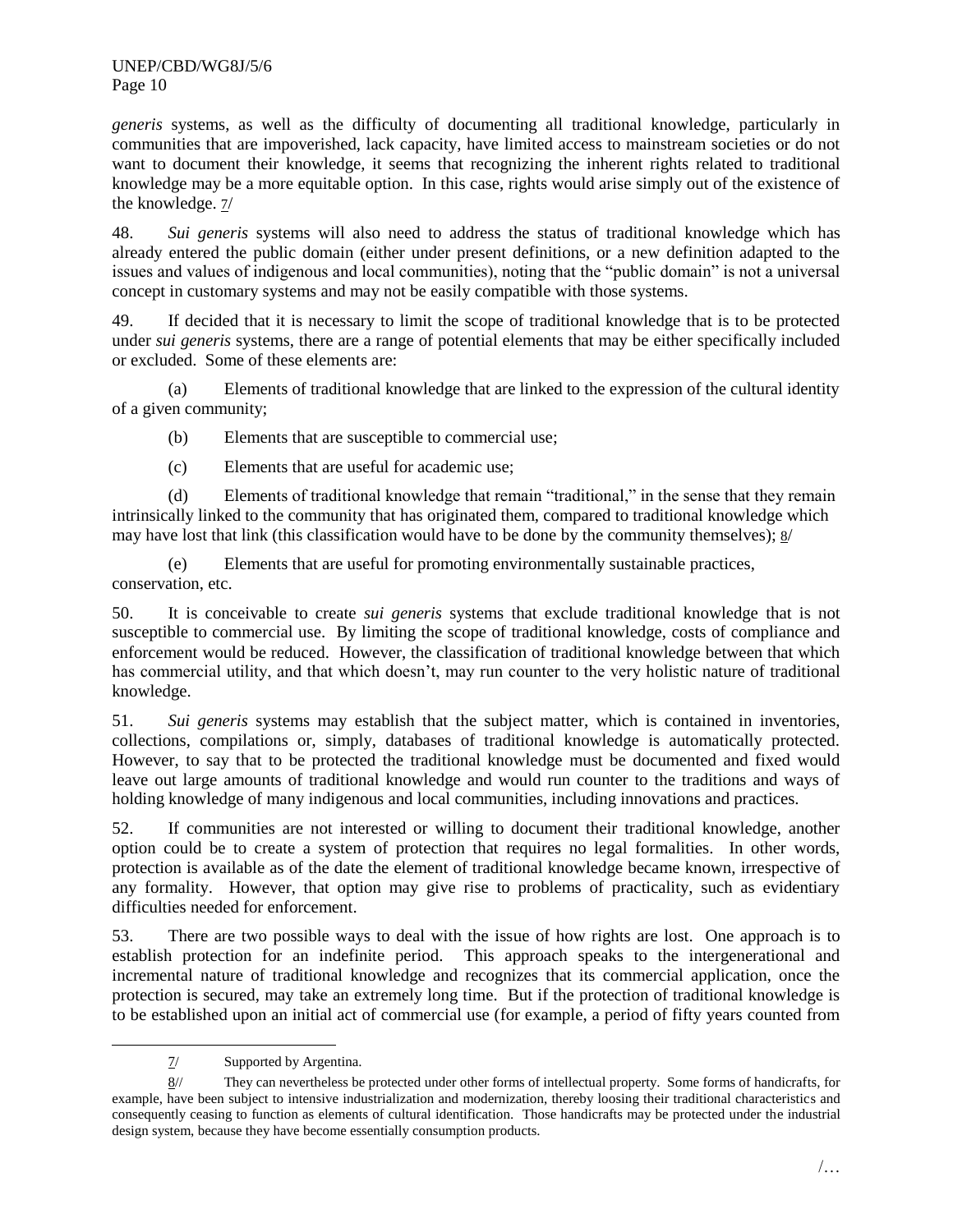the first commercial act involving the protected element of traditional knowledge, which could be renewable for a certain number of successive periods), then it is possible to have a predefined expiration, provided it would apply exclusively to those elements of traditional knowledge with a commercial/industrial application and which could be isolated from the whole of the contents of the database without prejudice to its integrity.

#### *G. The rights conferred*

54. Potential rights of traditional knowledge holders recognized under *sui generis* systems may include:

(a) Inalienable rights held in perpetuity as long as the knowledge exists;

(b) The right to assign transfer and license rights in traditional-knowledge with a commercial use;

(c) Protection against the reproduction, use or exploitation of any kind of the traditional knowledge;

(d) The rights to all components of the bio-cultural heritage associated with the traditional knowledge – including rights over the biodiversity, customary laws, cultural and spiritual values and lands and waters traditionally occupied or used by Indigenous and local communities;

(e) The potential of a different set of rights over knowledge that is acknowledged to be in the 'public domain';

(f) The right to pass on information as well as the rights associated with the knowledge to future generations.

55. Some of the rights conferred under *sui generis* systems could be similar to intellectual property rights that have been adapted to better reflect the nature of traditional knowledge. Potential adaptations of intellectual property instruments which may better meet the needs of traditional knowledge-holders could include the right, if desired by the community, to register patents with IP offices collectively.

56. When clarifying the rights conferred, it will be important to consider how the consideration of new *sui generis* systems for the protection of traditional knowledge may need to be situated within a broader policy and legal environment, and draw on legal concepts and jurisprudence from a range of related areas, both IP-related and non-IP, for instance concepts of equity, unjust enrichment, misappropriation of reputation, human rights, moral rights, environmental rights, civil rights and so on.

57. The recognized rights in traditional knowledge in *sui generis* systems should safeguard the free and equitable exchange of resources between individuals, families and neighbouring communities, if that is part of the customary laws of the affected communities. If done appropriately, the free exchange of resources helps ensure the livelihoods and survival of indigenous and local communities and promotes the conservation and sustainable use of biodiversity and the maintenance of traditional knowledge. For many communities, the obligation to share is particularly strong in relation to seeds. Sharing ensures access to new seeds and knowledge, essential for sustaining subsistence economies that rely largely on biodiversity as opposed to markets.

58. If desired by the community, *sui generis* systems could also incorporate customary laws which limit the rights a holder has in their traditional knowledge, such as codes of ethics to ensure that knowledge is used properly, for the good of the community and according to traditional values. These may include rules for ensuring medicinal knowledge is transmitted only to people who are committed to its wise and proper use. The system could also incorporate indigenous and local communities rules and practices for conservation of biodiversity, such as sustainable harvesting, restrictions or bans on harvesting trees or vulnerable species, as well as sanctions often imposed on those that do not comply with conservation norms.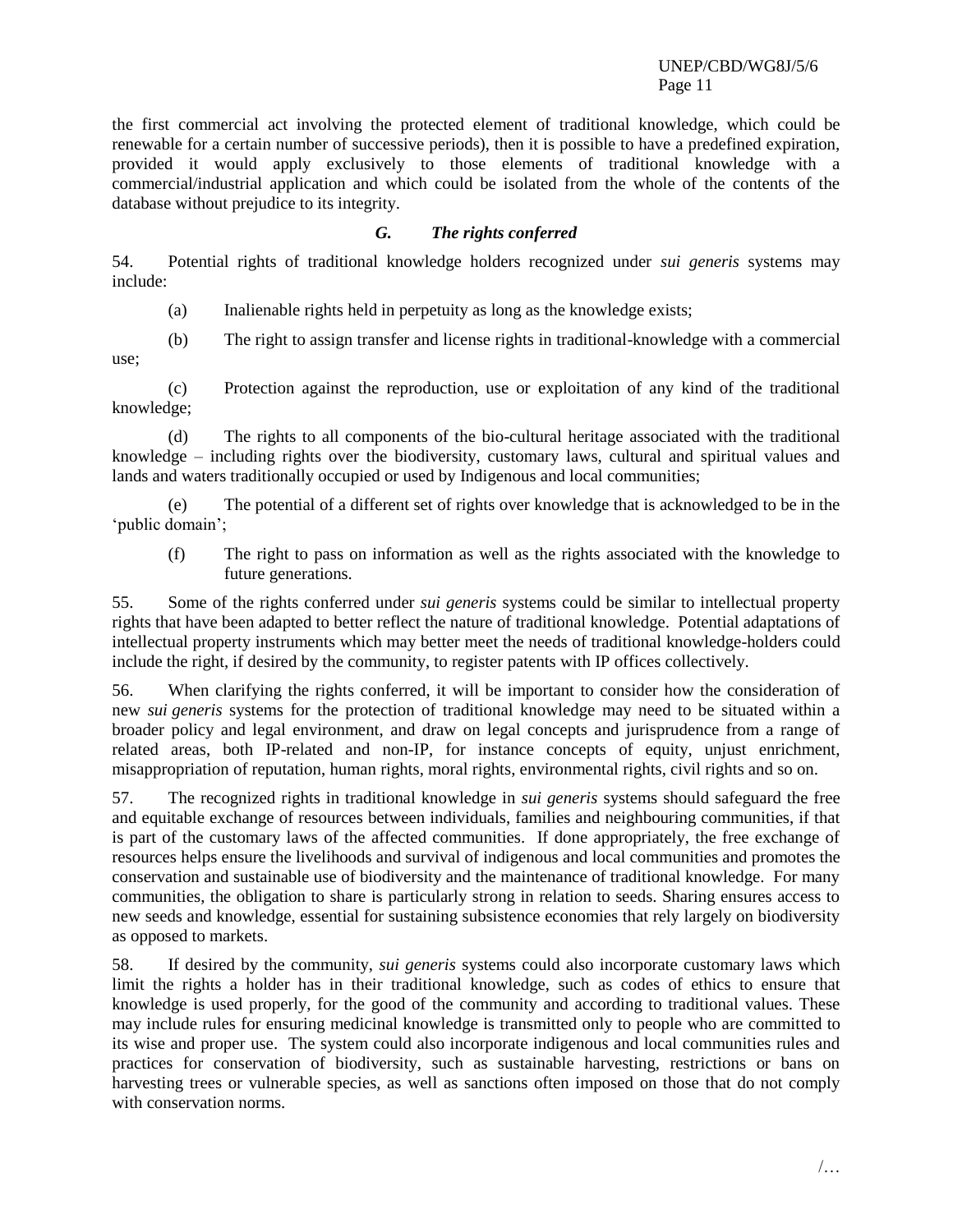#### *H. A system for the registration of Indigenous/local knowledge/Systems for the protection and preservation of Indigenous/local knowledge*

59. A registration system for traditional knowledge would likely need to be divided between local, national and international levels. Any local system for the registration of traditional knowledge would need to be consistent with customary law. This would inform the design, management and decision-making structure of the register. It seems desirable that control remain at the community level, otherwise many communities may not put their knowledge in the registry for fear of losing control over its use. Any national registry should incorporate general principles of customary law and would also need to be used and managed by indigenous and local community representatives. An international registry taking into account the agreed common principles of customary law could be developed to address extra-territorial and/or trans-boundary issues. Again such a structure should be developed with the full and effective participation of indigenous and local communities and should be managed by them.

60. As well as helping to prevent unauthorized use of a community"s knowledge, a community-based registration system could preserve traditional knowledge found in many forms, including: language, spiritual beliefs and practices, traditional songs and dances, and oral history. It is also able to stem the loss of knowledge about the uses of culturally important plants and animals and traditional land management practices. Some data can be secured for internal use whilst some can be made available as general non-proprietary information.

61. Traditional knowledge registries or databases have been developed through various communities around the world. They are generally compiled by communities for their own benefit. They have been found useful for organizing knowledge to enable better protection and improved management of the community resources. Existing databases and registries vary greatly in what they seek to protect, and how they operate: whether their main aim is to conserve and disseminate such material for wider public access, or whether they seek to protect and restrict access to it. Some of the purposes of existing databases/registers are:

(a) Maintenance and preservation of traditional knowledge by virtue of recording and documenting it;

(b) Protection against the inappropriate granting of intellectual property rights by providing evidence of prior art;

(c) Raise awareness of communities with respect to the values of traditional knowledge;

(d) Encourage long term conservation and promotion of natural resources and their related traditional knowledge;

(e) Provide information to interested parties who may be interested in obtaining information available in the registry, in exchange for a fee;

To be used as part of a legislative system for the assertion of intellectual property rights over traditional knowledge (e.g. a national *sui generis* system to protect Indigenous and local knowledge).

62. While in some cases databases and registers may play a role in the protection of traditional knowledge, such databases and registers are only one approach in the effective protection of traditional knowledge and their establishment should be voluntary, not a requirement for protection, and established with the prior informed consent of indigenous and local communities concerned. If Indigenous and local communities decide to use such databases and registers, there will be a need for funding and capacity-building for Indigenous and local communities regarding the establishment and maintenance of such databases and registers.

63. Registers or databases would facilitate the recognition of prior art in the processing of patent applications and thereby prevent its unauthorized appropriation. However, if the traditional knowledge is secret, its inclusion in a registry or database could facilitate its unauthorized appropriation if adequate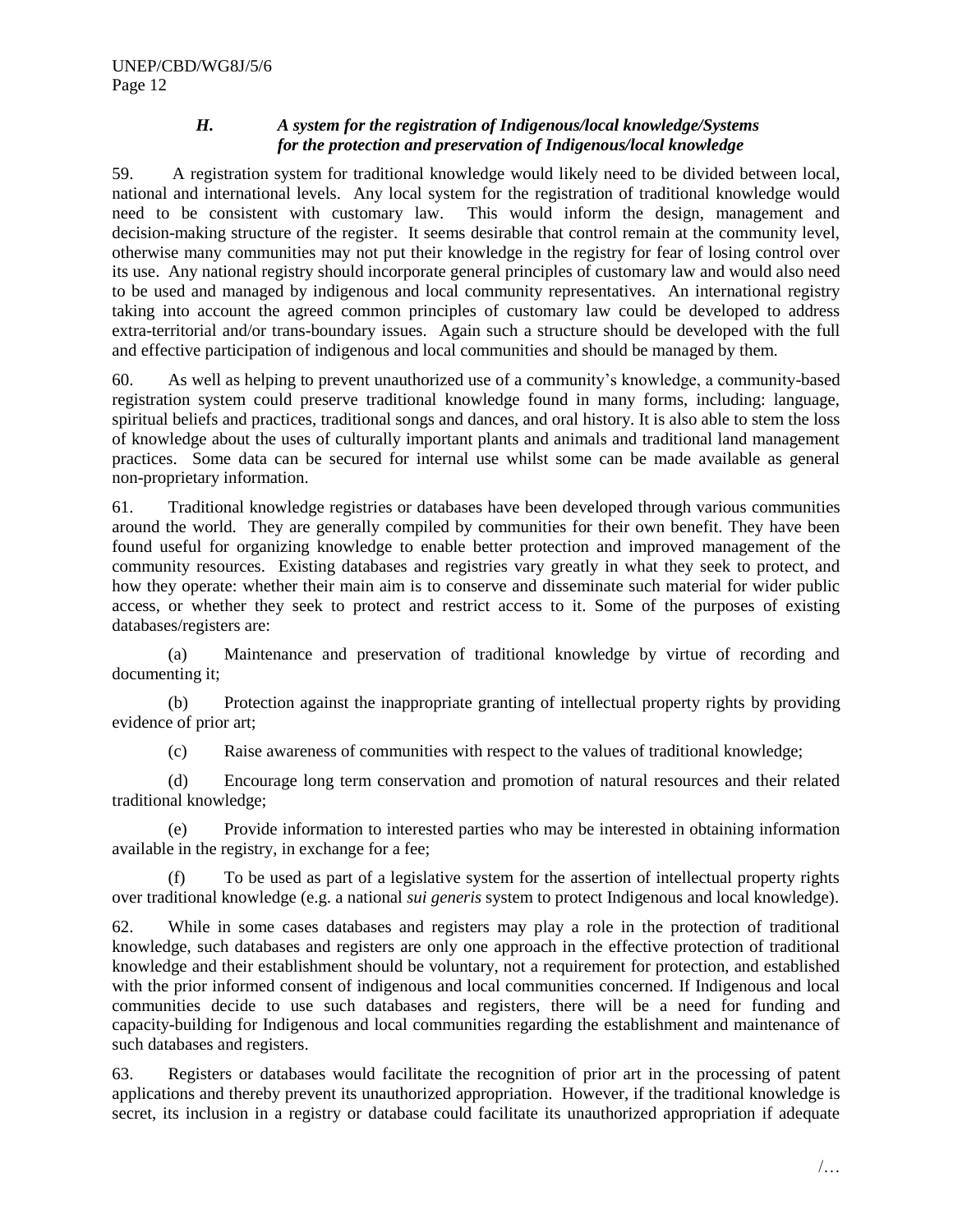measures are not taken to protect it. In this respect, there will need to be more research on how to deal with confidentiality issues within registration system/s.

64. Further information of registers is available in document UNEP/CBD/WG8J/4/INF/9, Phase One – Revised – Composite report – "assessment of the success of measures and initiatives to support the retention and use of traditional knowledge, including the advantages and limitations of registers as a measure to protect traditional knowledge, innovations and practices". A summary of the report on registers is also available in document UNEP/CBD/WG8J/4/4, Executive Summary of the revised Phase One and Phase Two of the Composite Report on the status and trends regarding the knowledge, innovations and practices of indigenous and local communities relevant to the conservation and sustainable use of biological diversity.

#### *I. The competent authority to manage relevant procedural/administrative matters with regard to the protection of traditional knowledge and benefit-sharing arrangements*

65. A national competent authority to manage procedural and administrative matters should ensure a balanced representation of indigenous and local communities from within the State. As well, given that there will likely need to be local and national levels of *sui generis* systems, there will need to be local competent authorities as well, which are completely run by the community. This would indicate the need for adequate liaison between the community and the level of government responsible for the system of protection. This role could be fulfilled by indigenous organizations and adequate infrastructure. Although the authority would be organized at a national or sub-national level, the basis should remain at the community level. Although financial support will likely be needed for the establishment of such an organization, it may later be self-supporting, namely out of benefit sharing.

66. A competent authority could have several or all of the following functions:

- (a) Process requests for access to traditional biodiversity related knowledge;
- (b) Facilitate the prior informed consent of Indigenous and local communities regarding access;
	- (c) Establishment and maintenance of registers;

(d) Ensure the equitable distribution of benefits arising from the use of traditional knowledge and associated biological resources within the community;

Management of any trust established to hold and disburse income derived from the utilization of traditional knowledge (if this is required);

(f) Liaison with any national competent authority established as part of a national regime governing access to genetic resources and benefit-sharing;

(g) Liaison with relevant intellectual property offices;

(h) Provide legal assistance to local communities to file objections;

(i) Ensure that traditional knowledge is incorporated into national development projects, as appropriate, and where appropriate, at all levels, such as development project design, implementation, monitoring and evaluation in order to increase project impact, effectiveness and sustainability;

(j) Helping to incorporating existing community institutions and appropriate Indigenous technology into the *sui generis* system to increase community empowerment, increase cost-effectiveness and sustainability;

(k) Ensure that traditional knowledge is included into environmental impact assessments;

(l) Promote the use and further development of traditional knowledge by, for example:

i. Supporting traditional knowledge-holding communities;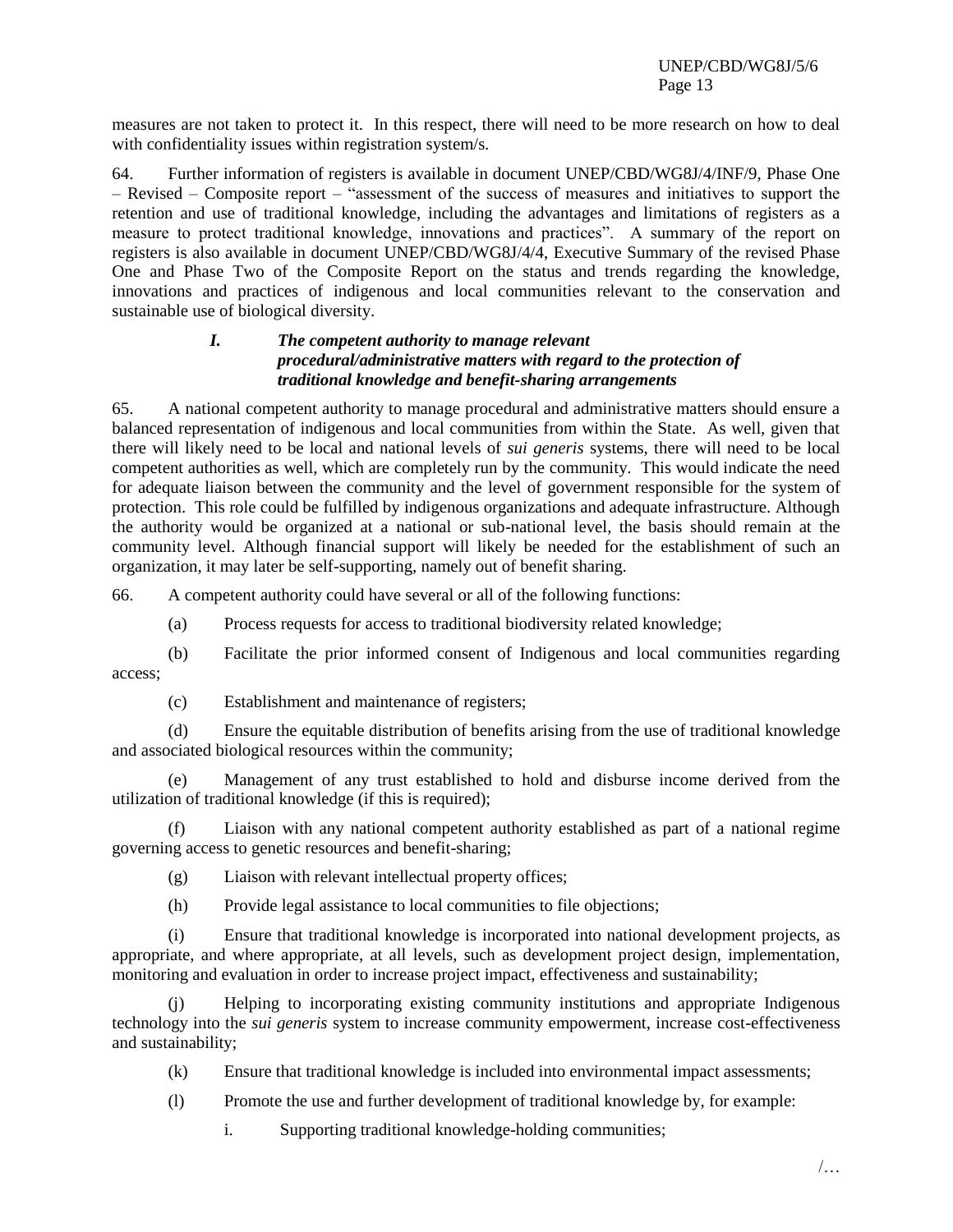- ii. Promoting traditional knowledge-based innovations;
- iii. Promoting knowledge, innovations and practices for the common good such as for conservation and sustainable use;
- iv. Facilitating communication and sharing of traditional knowledge among traditional knowledge-holders;
- v. Enhancing interaction between traditional knowledge and other knowledge systems;

(m) Encourage research on traditional knowledge-related matter and involving traditional knowledge-holders;

(n) Stimulate the diffusion of traditional knowledge and the access to the knowledge by the community;

(o) Promote lateral learning in order to decrease the isolation of communities from one another and to lower the cost of learning by pooling best practices and generating optimal solutions to common problems;

(p) Ensure prior informed consent mechanisms are properly adhered to;

(q) Promote traditional knowledge based economic development or at least help link communities who are interested in business opportunities linked to their knowledge with other economic development and capacity-building institutions, thus, community-based development is key. This is especially important considering that Indigenous communities are generally tied to their land. It is necessary to promote economic opportunities on their traditional territories. Otherwise, communities feel forced to migrate, thus eroding their cultural identity.

### *J. Provisions regarding enforcement and remedies*

67. The protection of traditional knowledge would not be effective without the availability of effective and expeditious remedies against unauthorized use. Enforcement and remedies should be developed according to customary law principles, and supported by strong institutions and legal processes.

68. Remedies under *sui generis* systems could be complemented with remedies for wrongs under others areas of law. Some of these wrongs include:

(a) Truth requirements in advertising laws to prevent misrepresentation (ie. Indian Arts and Craft Act of the United States);

(b) Tort of appropriation of use, which allows remedies to be sought for the unauthorized, improper or unlawful use of property for purposes other than that for which it was originally intended;

(c) Criminalization of unauthorized access or use of traditional knowledge.

69. There may be practical difficulties for holders of traditional knowledge to enforce their rights, such as difficult questions of proof, the complexity of appropriate remedies or the need for specialized awareness of traditional knowledge and customary law. This raises the potential need for the administration of rights in traditional knowledge through a distinct mechanism or agency responsible for all unauthorized appropriation of traditional knowledge. This body or mechanism could include administrative and judicial review processes as well as tribunals to mandate and enforce compliance and remedies.

70. Other factors that may need to be further considered concern the possibility that unauthorized appropriation or abuse may be committed by individual members of an indigenous or local community or by a community claiming exclusive ownership of knowledge actually shared with another community (or communities).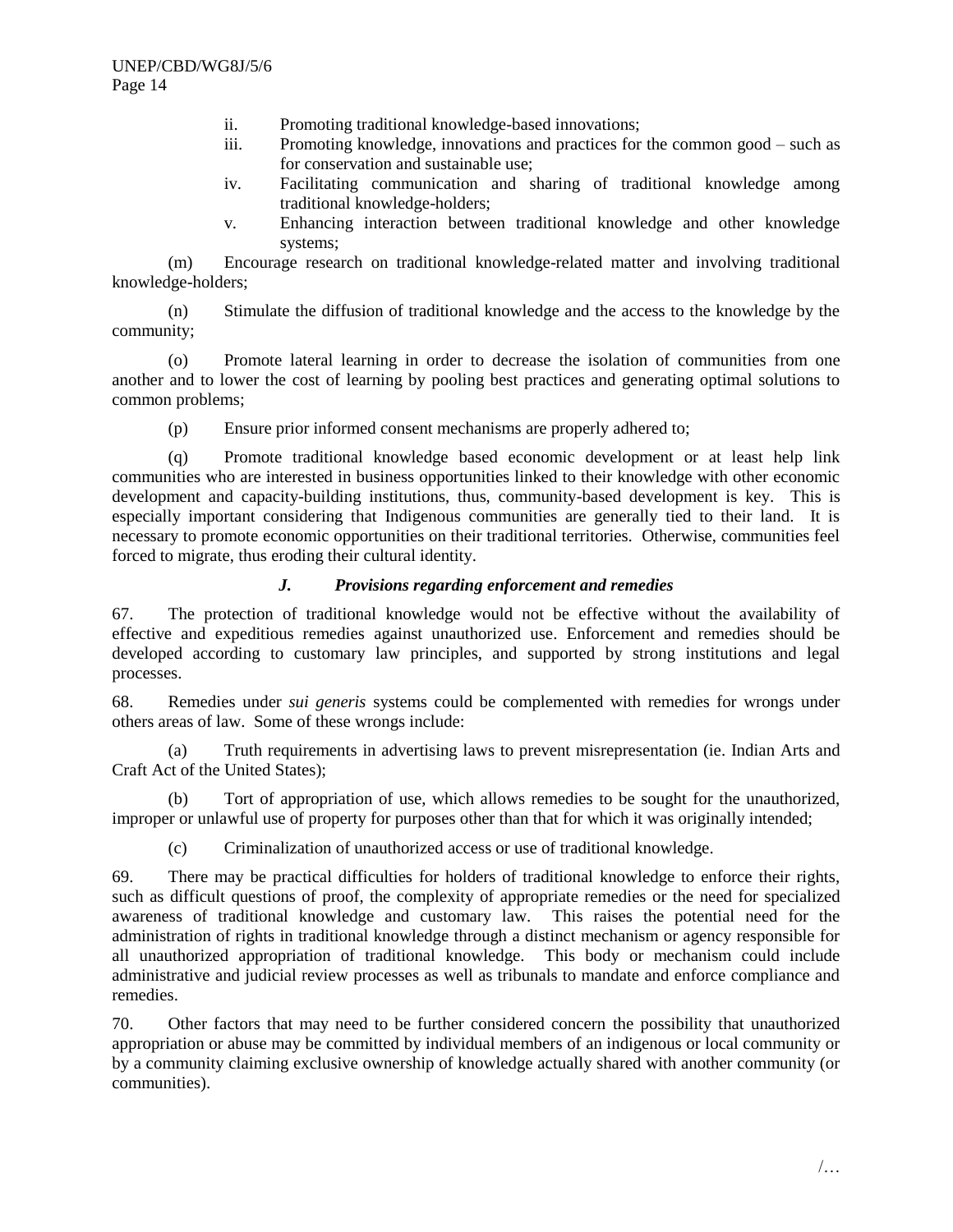# *K. Relationship to other laws, including international law*

# *1. National level*

71. The implementation of effective *sui generis* systems may require the strengthening of local institutions governing sustainable land-use and the management of biodiversity and related knowledge. This could involve the recognition of customary rights of indigenous and local communities over biodiversity, and traditional knowledge, the rights to resource use, as well as strengthening their capacity to exercise such rights. Finally, strengthening local institutions requires sufficient tools to enforce rights and remedies. In this regard, effective *sui generis* systems with sufficient institutional and legal support may require legal reform at both the national and international levels in several areas of law and policy.

72. In order for *sui generis* systems for the protection of traditional knowledge to be effectively situated within a broader policy and legal environment, they may need to draw on legal concepts and jurisprudence from a range of related areas, both IP-related and non-IP, for instance:

(a) Unfair competition, unjust enrichment, misappropriation of reputation and goodwill;

(b) Recognition of equitable interests and expressions of collective interests such as those relating to natural resources;

- (c) Moral rights, in particular the rights of integrity and attribution;
- (d) Human rights, and in particular economic, cultural and social rights;
- (e) Conceptions of ownership and custodianship associated with traditional cultures;
- (f) Preservation of cultures and cultural materials;
- (g) Environmental protection, including the conservation of biodiversity;
- (h) Conceptions of morality and public order in legal systems; and
- (i) Approaches to defining and recognizing farmers' rights.

73. A possible approach discussed by WIPO 9/ to harmonizing *sui generis* systems with other national laws is to determine to what extent the law of intellectual property is relevant to meeting national objectives and addressing policy issues related to traditional knowledge. If there are points of relevance, then determine how existing IP laws can be used. Determine which non-IPR tools, programmes and measures can also be used to meet the objectives. Where gaps are identified, adapt IP laws and develop *sui generis* measures, laws and systems to complement existing IP and non-IP tools and to fill the gaps and respond to the particular characteristics of traditional cultural expressions. Take practical steps to make sure that existing and new measures and laws are easily accessible to and usable by intended beneficiaries (e.g. provision of legal advice, funding for court cases, appropriate institutions to help with rights management and enforcement).

74. However, national laws and measures should not only be taken into account in order to prevent contradiction, but should also be considered as potential facilitators for implementation of the *sui generis* system of protection. For instance, the national coast guard can collaborate with the community in monitoring the use of marine resources; border and port authorities may help in determining whether certain species are exported. As such, integrating the *sui generis* system of protection into the general workings of national legislation may be beneficial. Adequate liaison for the indigenous and local communities would have to be assured with competent authorities.

l Refer WIPO document "Protection of Traditional Knowledge: overview of policy objectives and core principles", wipo/grtkf/ic/7/5.